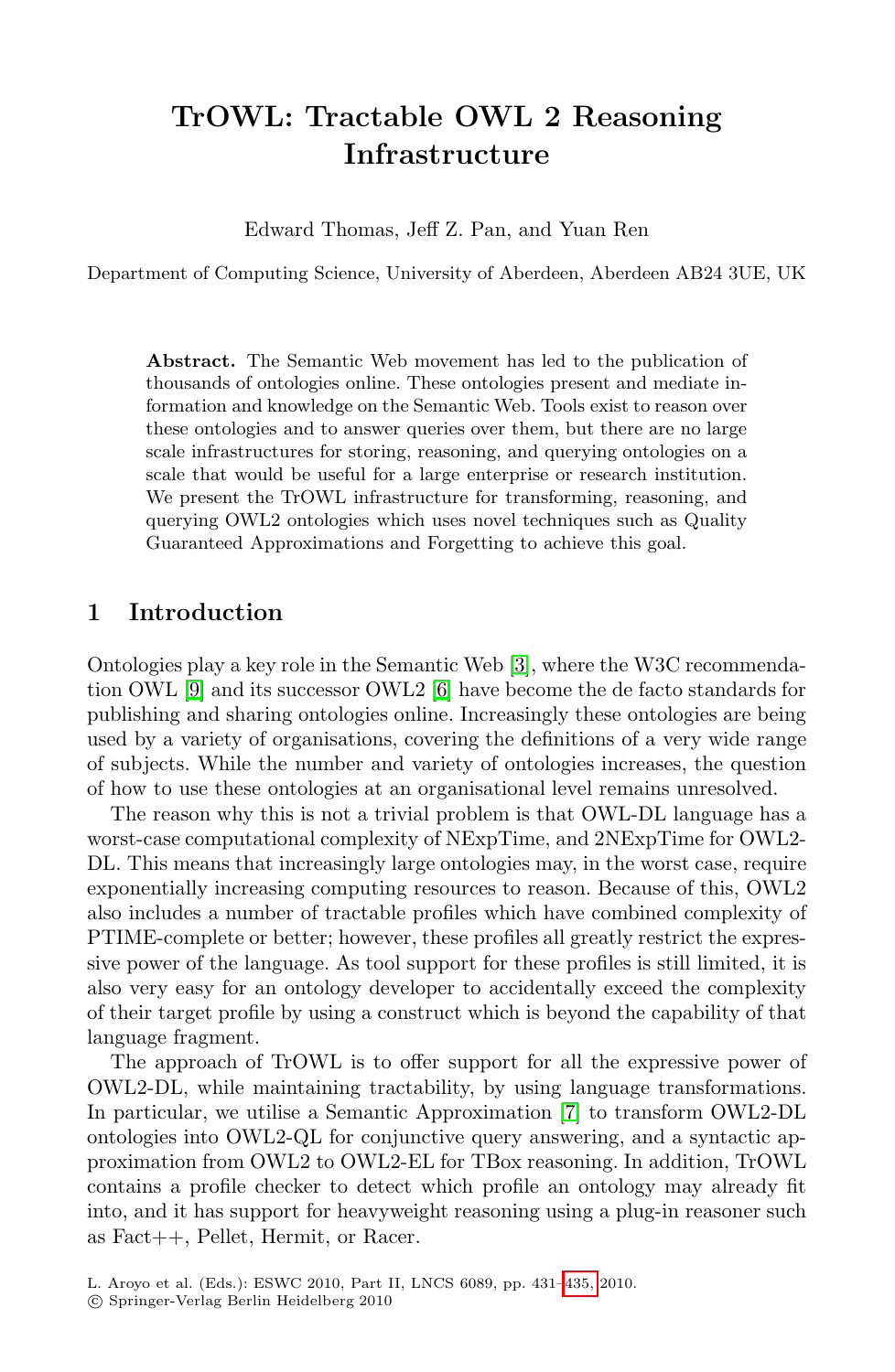432 E. Thomas, J.Z. Pan, and Y. Ren

## **2 Applications**

The TrOWL reasoner was developed to support work on the MOST project<sup>1</sup> as well as provide reasoning support for large ontology-based knowledge bases.

**Validating Process Refinements.** During software development, processes are modelled in the standard language, Business Process Modelling Notation (BPMN); these process models are then refined to produce progressively more detailed models. Several metrics exist to validate these refinements as being consistent with the earlier models, but no tools are available which can validate these refinements automatically across multiple refinements on large models. Our approach has been to translate this process model into an ontology and use ontology reasoning services to validate the model. With this approach, we can validate that the refinements are valid, or highlight the processes which are causing the problem.

The process refinement case study generates ontologies with general concept inclusions (GCIs) of particular patterns. At the time of developing REL, mainstream reasoners such as Pellet and FaCT++ failed to efficiently provide complete classification results on the generated ontologies. Via the syntactic approximation of TrOWL, the GCIs in these ontologies can be efficiently resolved and the reasoning results can be proved complete.

**Software Engineering Guidance Ontology.** The physical device configuration case study uses ontologies to validate the consistency of the configuration of a network device. These devices are configured with several cards, and this configuration must be validated against a model which describes correct configurations.

The case study generates ontologies describing the configuration of network devices. These ontologies can sometimes be inconsistent, reflecting an invalid configuration of a physical device. To understand how this is manifested in the physical device and provide guidance on how it may be resolved, it is necessary to find justifications for the inconsistency, and isolate each axiom set which may be causing the inconsistency. Traditional tableaux reasoners usually terminate when an inconsistency is detected, making it difficult obtain all justifications. In this case, TrOWL can provide a more efficient and reliable service when used as a reasoning backend.

**Linked Open Data.** We have also investigated using TrOWL for linked open data repositories. We used the RDF-DL reasoning component in the Billion Triple Challenge in ISWC 2009. We managed to successfully load and reason over the billion triple RDF data set, with full RDFS reasoning over class and property subsumption. The benefit of using TrOWL for linked open data is that it supports reasoning in all profiles of OWL, as well as using RDF-DL reasoning over RDFS data. Since conjunctive query answering is always reduced to OWL-QL query answering, this allows queries to be run over large heterogeneous ontologies with its characteristic  $AC_0$  data complexity.

<sup>1</sup> http://www.most-project.eu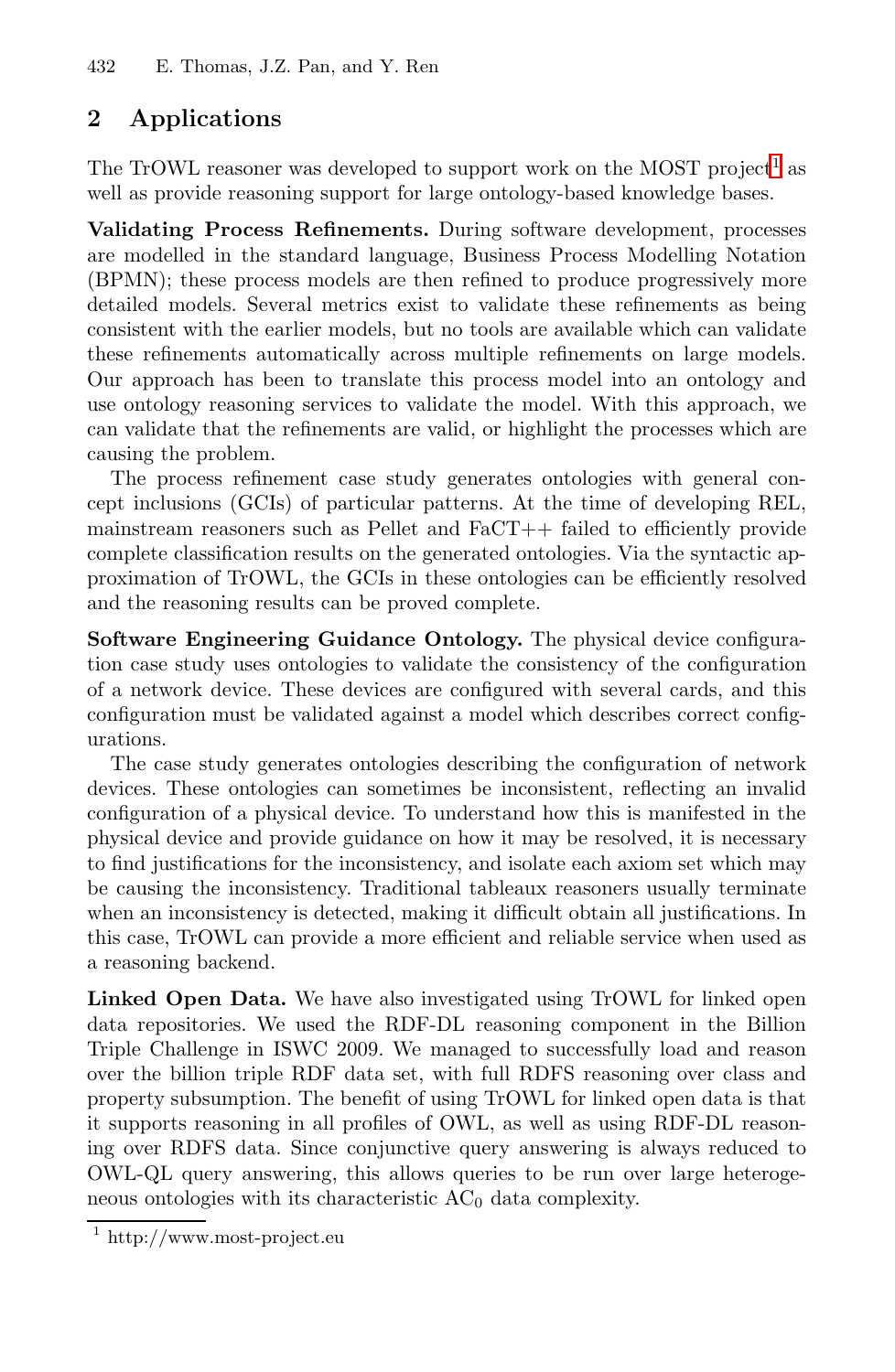# **3 Technology**

TrOWL is based around two primary technologies. Language transformations, and lightweight reasoners. The most important of these are outlined briefly here.

#### **3.1 Language Transformations**

TrOWL is the common interface to a numb[er](#page-4-2) of reasoners. Quill provides reasoning services over RDF-DL and OWL-QL; REL provides reasoning over OWL-EL; and TrOWL can support full DL reasoning using a plug-in reasoner such as Pellet or Fact++. These reasoners and the languages which they support are optimised for certain applications, for example, OWL-QL has excellent ABox query answering performance but it lacks many constructors present in the more expressive flavours of OWL2.

The transformation from OWL2 to OWL-QL is based around Semantic Approximation from OWL-DL to DL-Lite which is described in [7]. Semantic Approximation uses a heavyweight reasoner to guarantee that every axiom in the approximated ontology is valid with respect to the source ontology. Because the semantics of OWL-QL are a subset o[f, a](#page-4-4)nd are hence compatible with, the direct semantics OWL2, this means that for all reasoning results against the approximated ontology are sound. In fact, it has been shown in that for conjunctive query answering, which is the strength of the QL language, results against the semantic approximation are also complete for a very large class of queries (those with no non-distinguished variables, or with non-distinguished variables in leaf nodes of the query).

The transformation from OWL2 to OWL-EL is based on the soundness preserving approximate reasoning approach presented in [8]. This is achieved by representing non-OWL-EL concept e[xp](#page-4-4)ressions with fresh named concepts, and maintaining non-OWL EL information, such as com[pl](#page-4-5)[em](#page-4-6)[enta](#page-4-7)ry relations, in separate data structures. In the reasoning stage, additional completion rules are plugged into the inference engine to restore the semantics of these information. The approximation is syntactic-based and can be performed in linear time. The additional completion rules retain the tractability of OWL2-EL. Thus the overall complexity for OWL2-DL ontologies can be reduced to PTime. Although known to be incomplete, our evaluation shows that, REL can classify existing benchmarks very efficiently with high recall (over 95%) [8].

Other transformation techniques used in TrOWL include forgetting [5,11,10].

#### **3.2 Lightweight Reasoners**

**Quill.** The Quill reasoner has been implemented in Java using a novel and unique database schema for storing normalised representations of OWL2-QL ontologies. This allows us to rewrite any conjunctive query into a single, simple, SQL query over the underlying database, using the database itself to perform the transitive completion of class and property subsumption with an innovative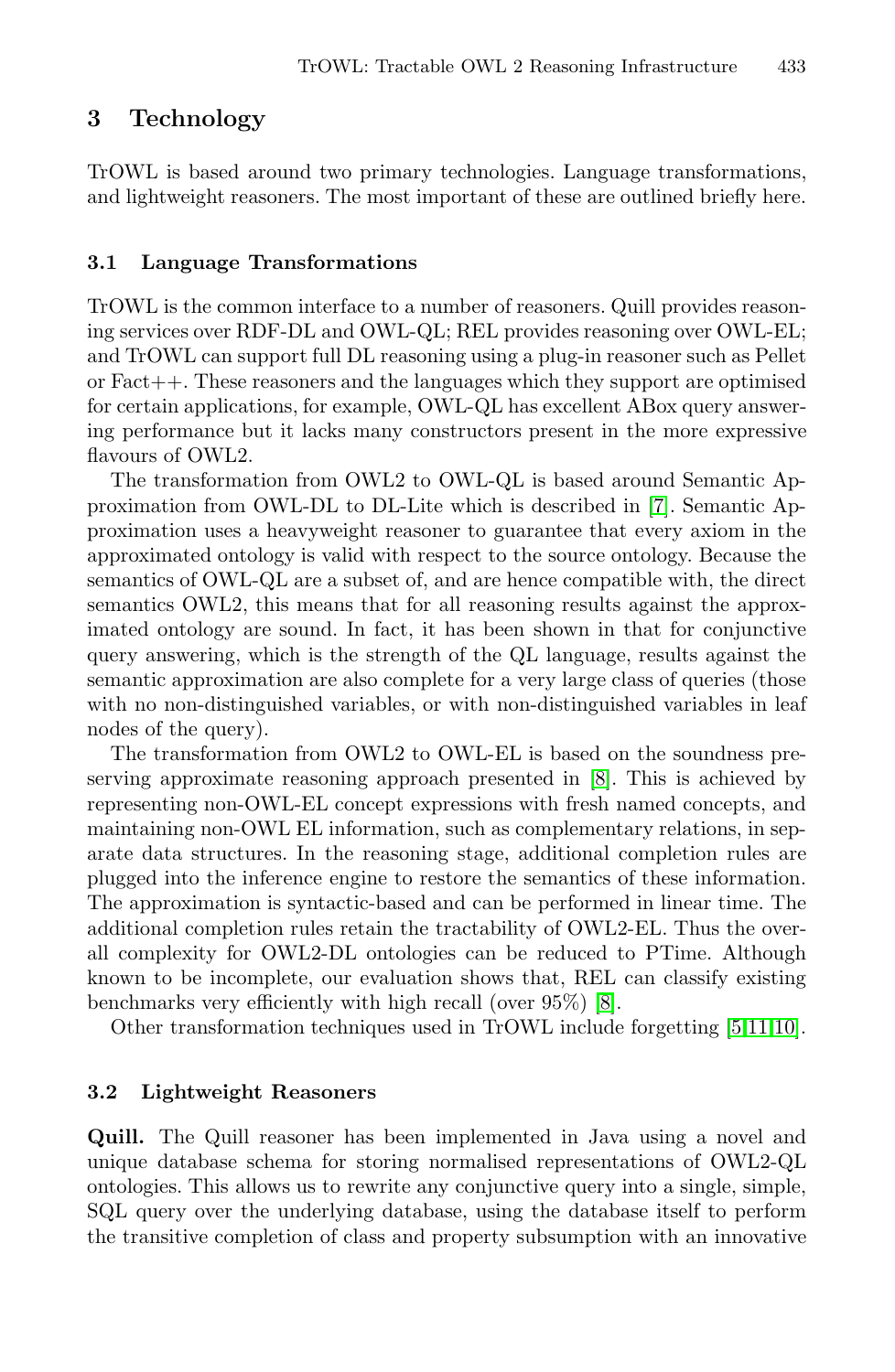#### 434 E. Thomas, J.Z. Pan, and Y. Ren

exploitation of the way database indices work. To support this we have developed new algorithms to replace those proposed in [4]. for query rewriting, and ontology normalisation. Initial testing across large knowledge bases with deep concept hierarchies, such as the DBPedia dataset and the Yago ontology, shows a significant performance improvement over other DL-Lite query engines. Using the standard query rewriting algorithm PerfectRef over a deep class or property hierarchy can result in a set of [hu](#page-4-8)ndreds or thousands of conjunctive queries, where our metho[d](#page-4-9) [w](#page-4-9)ill only ever result in a single query. Quill supports all reasoning tasks for OWL2-QL, including consistency and satisfiability checking, and query answering, and by using an OWL-DL reasoner it can perform semantic approximation of more expressive ontologies.

**REL.** The REL reasoner is a java implementation of an OWL-EL reasoner, in which an optimisation of the EL+ algorithm [2] has been extended with the completion rules for OWL-EL [1]. This allows REL to provide tractable TBox reasoning for OWL-EL ontologies and make up the core component of the soundness-preserving syntactic approximation. By this way, REL can provide soundness-guaranteed tractable TBox reasoning services for OWL2-DL ontologies. In additional, REL also consists of an OWL-EL conjunctive query engine [12], which allows queries over OWL-EL ontologies been answered more efficiently without semantic approximation.

## **4 Demonstration**

Our demonstration of the TrOWL reasoner will focus on two scenarios. The first part of the demo will show how TrOWL differs from traditional reasoners, and give a comparison of the performance of TrOWL for different reasoning tasks. The second part of the demonstration will showcase the case studies from the MOST project and show how TrOWL is helping to solve these.

The proposed structure of the demonstration is:

- **–** Reasoning Demonstration
	- *•* TBox Reasoning
	- *•* Query Answering
	- *•* Comparison with traditional reasoners
- **–** MOST Project Case Studies
	- *•* Validating process refinement
	- *•* Physical device configuration
	- Requirements modelling using ontologies
- **–** Deploying TrOWL
	- *•* As an embedded reasoner
	- *•* As a SPARQL endpoint
	- *•* As a web service